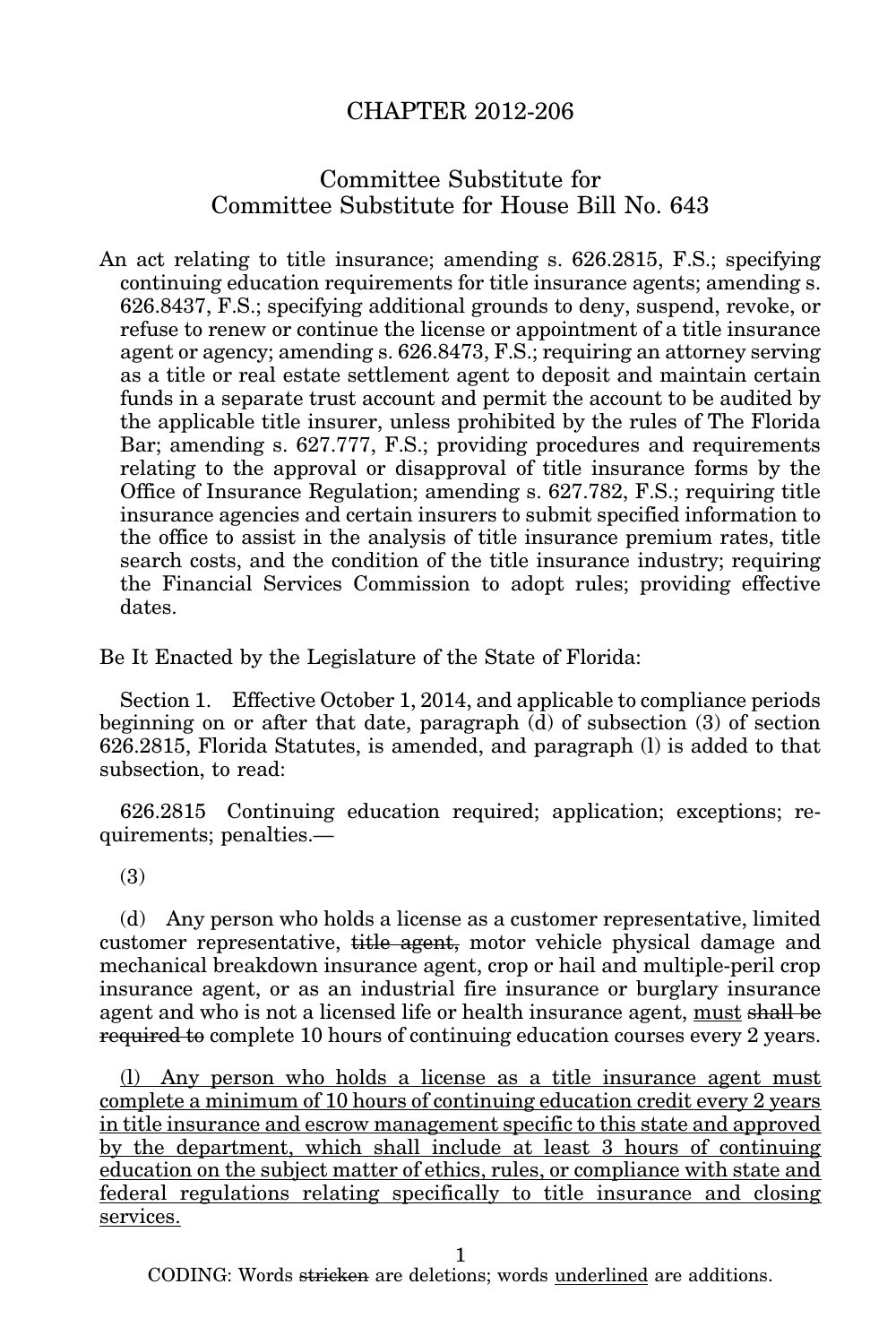Section 2. Subsection (11) is added to section 626.8437, Florida Statutes, to read:

626.8437 Grounds for denial, suspension, revocation, or refusal to renew license or appointment.—The department shall deny, suspend, revoke, or refuse to renew or continue the license or appointment of any title insurance agent or agency, and it shall suspend or revoke the eligibility to hold a license or appointment of such person, if it finds that as to the applicant, licensee, appointee, or any principal thereof, any one or more of the following grounds exist:

(11) Failure to timely submit data as required by s. 627.782.

Section 3. Subsection (8) is added to section 626.8473, Florida Statutes, to read:

626.8473 Escrow; trust fund.—

(8) An attorney shall deposit and maintain all funds received in connection with transactions in which the attorney is serving as a title or real estate settlement agent into a separate trust account that is maintained exclusively for funds received in connection with such transactions and permit the account to be audited by its title insurers, unless maintaining funds in the separate account for a particular client would violate applicable rules of The Florida Bar.

Section 4. Section 627.777, Florida Statutes, is amended to read:

627.777 Approval of forms.—

(1) A title insurer may not issue or agree to issue any form of title insurance commitment, title insurance policy, other contract of title insurance, or related form until it is filed with and approved by the office. The office may not disapprove a title guarantee or policy form on the ground that it has on it a blank form for an attorney's opinion on the title.

(2) The office shall approve or disapprove a form filed for approval within 180 days after receipt.

(3) When the office approves any form, it shall determine if the current rate in effect applies or if the coverages require the adoption of a rule pursuant to s. 627.782.

(4) The office may revoke approval of any form after providing 180 days' notice to the title insurer.

(5) An insurer may not achieve a competitive advantage over any other insurer, agency, or agent as to rates or forms. If a form or rate is approved for an insurer, the office shall expeditiously approve the forms of other insurers who apply for approval if those forms contain identical coverages, rates, and deviations which have been approved under s. 627.783.

2

CODING: Words stricken are deletions; words underlined are additions.